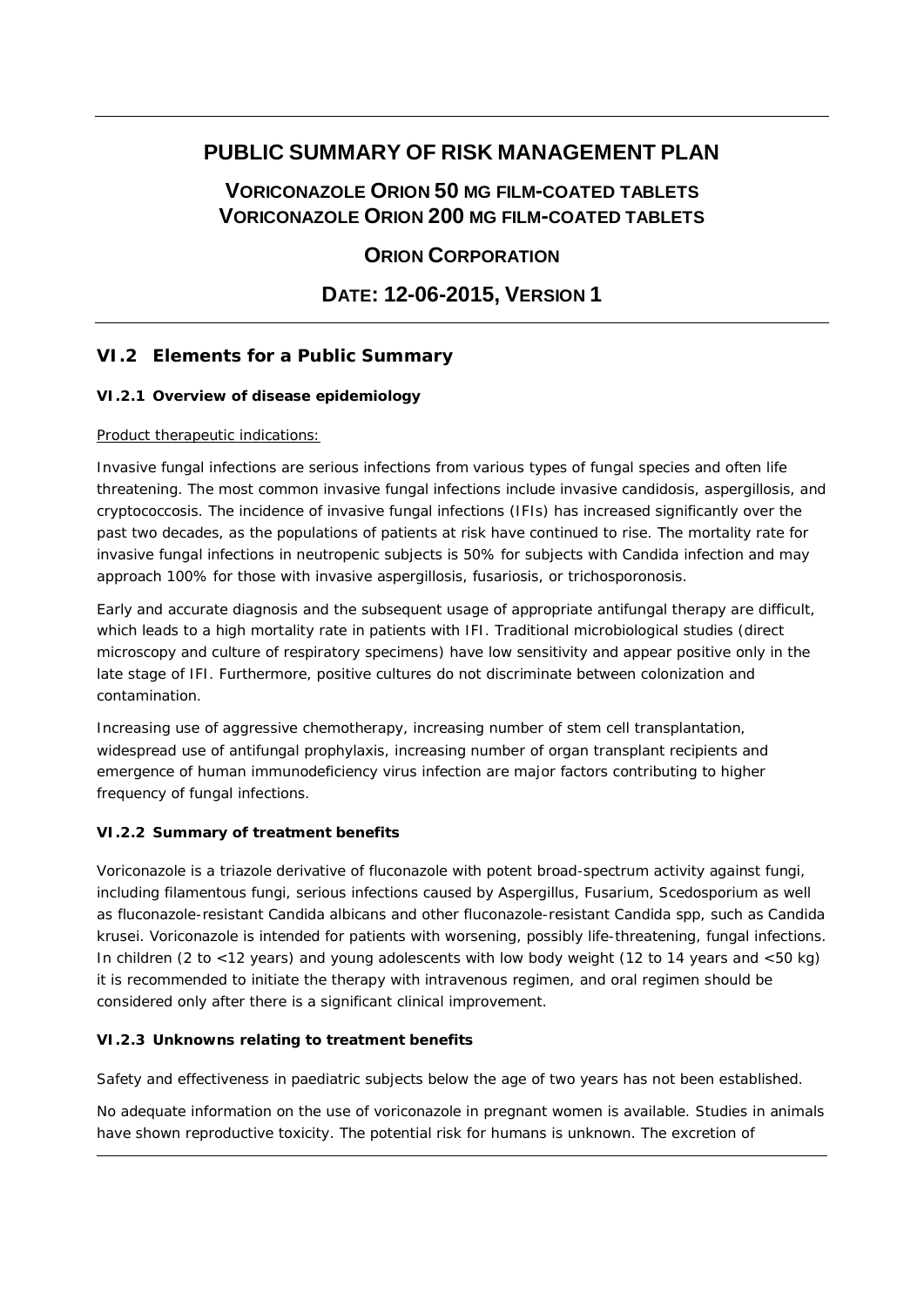voriconazole into breast milk has not been investigated. Breast-feeding must be stopped on initiation of treatment with voriconazole.

#### *VI.2.4 Summary of safety concerns*

**Important identified risks**

| Important identified risks                                                                                                                      |                                                                                                                                                                                                                                                                                                                                                                                                                                                                                                                                     |                                                                                                                                                                                                                                                                                                                                                                                                                                                                                                                                                          |  |  |  |
|-------------------------------------------------------------------------------------------------------------------------------------------------|-------------------------------------------------------------------------------------------------------------------------------------------------------------------------------------------------------------------------------------------------------------------------------------------------------------------------------------------------------------------------------------------------------------------------------------------------------------------------------------------------------------------------------------|----------------------------------------------------------------------------------------------------------------------------------------------------------------------------------------------------------------------------------------------------------------------------------------------------------------------------------------------------------------------------------------------------------------------------------------------------------------------------------------------------------------------------------------------------------|--|--|--|
| <b>Risk</b>                                                                                                                                     | What is known                                                                                                                                                                                                                                                                                                                                                                                                                                                                                                                       | Preventability                                                                                                                                                                                                                                                                                                                                                                                                                                                                                                                                           |  |  |  |
| Safety concern in lay<br>language<br>(medical term)                                                                                             | Brief summary in lay language                                                                                                                                                                                                                                                                                                                                                                                                                                                                                                       | Whether risk can be minimised<br>or mitigated, and how                                                                                                                                                                                                                                                                                                                                                                                                                                                                                                   |  |  |  |
| Liver damage<br>(Hepatic toxicity)                                                                                                              | In clinical trials, there have been<br>uncommon cases of serious hepatic<br>reactions during treatment with<br>voriconazole (including clinical<br>hepatitis, cholestasis and fulminant<br>hepatic failure, including fatalities).<br>Transient hepatic reactions,<br>including hepatitis and jaundice,<br>have occurred among patients with<br>no other identifiable risk factors.<br>Liver dysfunction has usually been<br>reversible on discontinuation of<br>therapy.                                                           | Yes. Monitoring of hepatic<br>function should be carried out in<br>both children and adults. Clinical<br>management should include<br>laboratory evaluation of hepatic<br>function (specifically AST and<br>ALT) at the initiation of<br>treatment with voriconazole and<br>at least weekly for the first<br>month of treatment. If the liver<br>function tests become markedly<br>elevated, voriconazole should be<br>discontinued, unless the medical<br>judgment of the risk- benefit of<br>the treatment for the patient<br>justifies continued use. |  |  |  |
| Prolongation of the QT<br>interval on the<br>electrocardiogram which<br>results in delayed<br>repolarization of the heart<br>(OTc prolongation) | Voriconazole should be<br>administered with caution to<br>patients with potentially<br>proarrhythmic conditions, such as<br>Congenital<br>acquired<br>or<br>QT-<br>prolongation<br>Cardiomyopathy,<br>in particular<br>when heart failure is present<br>Sinus bradycardia<br>Existing<br>symptomatic<br>arrhythmias<br>Concomitant medicinal product<br>that is known to prolong QT<br>interval.<br>Coadministration with CYP3A4<br>substrates, terfenadine, astemizole,<br>cisapride, pimozide or quinidine is<br>contraindicated. | Physicians should be aware on<br>the other medicinal products<br>administered to the patient.<br>Electrolyte disturbances such as<br>hypokalaemia,<br>hypomagnesaemia and<br>hypocalcaemia should be<br>monitored and corrected, if<br>necessary, prior to initiation and<br>during voriconazole therapy.                                                                                                                                                                                                                                                |  |  |  |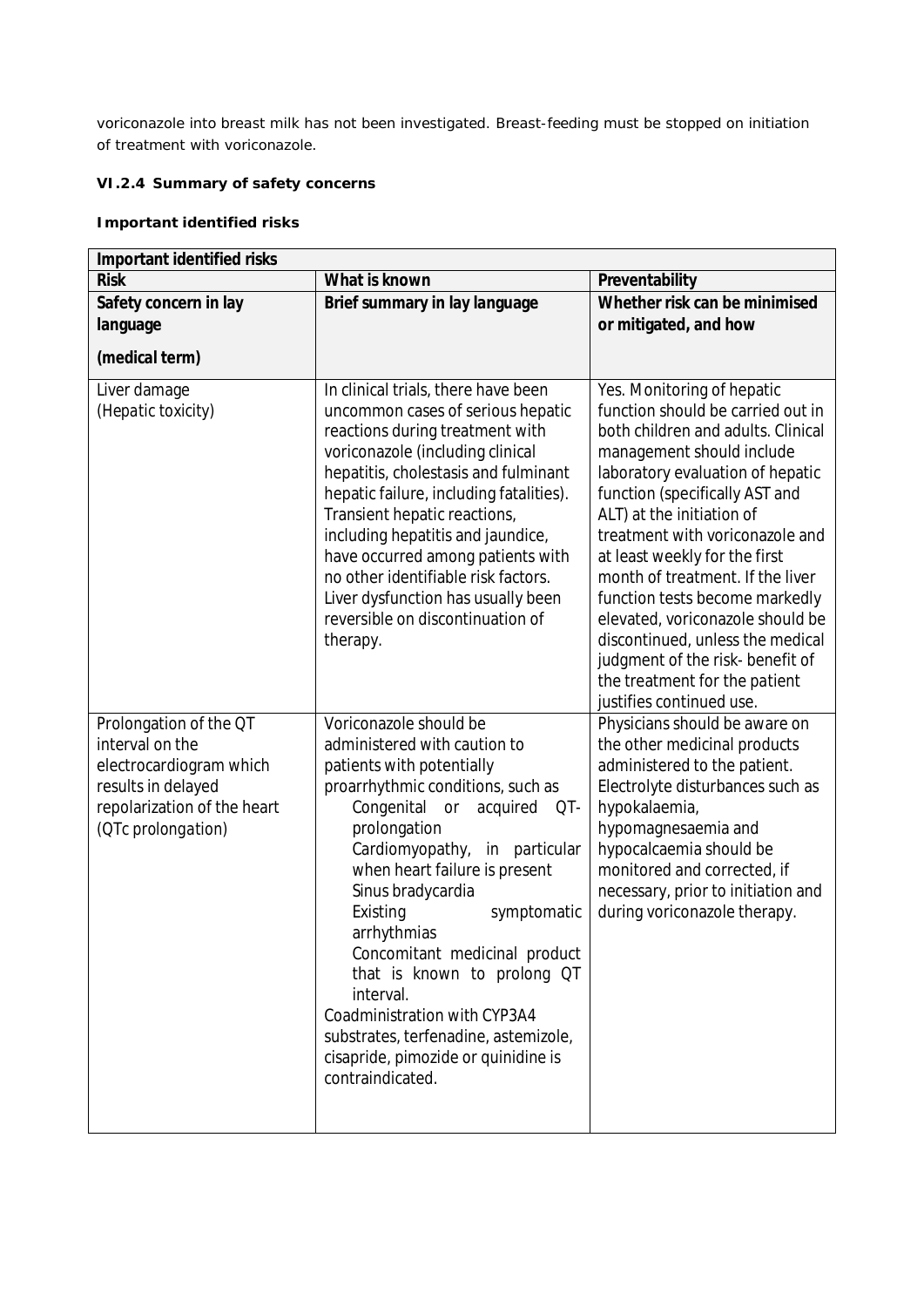| Important identified risks                                                                                                               |                                                                                                                                                                                                                                                                                                                                                                                                                                                          |                                                                                                                                                                                                                                                                                                                                                                                                                                                                                                                             |  |  |
|------------------------------------------------------------------------------------------------------------------------------------------|----------------------------------------------------------------------------------------------------------------------------------------------------------------------------------------------------------------------------------------------------------------------------------------------------------------------------------------------------------------------------------------------------------------------------------------------------------|-----------------------------------------------------------------------------------------------------------------------------------------------------------------------------------------------------------------------------------------------------------------------------------------------------------------------------------------------------------------------------------------------------------------------------------------------------------------------------------------------------------------------------|--|--|
| <b>Risk</b>                                                                                                                              | What is known                                                                                                                                                                                                                                                                                                                                                                                                                                            | Preventability                                                                                                                                                                                                                                                                                                                                                                                                                                                                                                              |  |  |
| Safety concern in lay<br>language                                                                                                        | Brief summary in lay language                                                                                                                                                                                                                                                                                                                                                                                                                            | Whether risk can be minimised<br>or mitigated, and how                                                                                                                                                                                                                                                                                                                                                                                                                                                                      |  |  |
| (medical term)                                                                                                                           |                                                                                                                                                                                                                                                                                                                                                                                                                                                          |                                                                                                                                                                                                                                                                                                                                                                                                                                                                                                                             |  |  |
| Changes in vision<br>(Visual events (including optic<br>neuritis, papilloedema and<br>other visual concerns))                            | There have been reports of<br>prolonged visual adverse reactions,<br>including blurred vision, optic<br>neuritis and papilloedema. In clinical<br>trials, voriconazole treatment-<br>related visual disturbances were<br>very common. These visual<br>disturbances were transient and<br>fully reversible, with the majority<br>spontaneously resolving within 60<br>minutes and no clinically significant<br>long-term visual effects were<br>observed. | Voriconazole may cause blurring<br>of vision or uncomfortable<br>sensitivity to light. The doctor<br>should be informed in such<br>cases.<br>While affected, patient should<br>not drive or operate any tools or<br>machines.                                                                                                                                                                                                                                                                                               |  |  |
| A chemically induced skin<br>irritation requiring light (a<br>type of photosensitivity)<br>(Phototoxicity)                               | Voriconazole has been associated<br>with phototoxicity in both children<br>and adults. The lesions are typical of<br>a phototoxic mechanism: painful<br>erythema restricted to photo-<br>exposed skin areas (without pruritus<br>or extension) followed after several<br>months by sequel pigmentary<br>lesions such as lentigines and<br>ephelides.                                                                                                     | Yes, by avoiding intense or<br>prolonged exposure to direct<br>sunlight during voriconazole<br>treatment and by using<br>measures such as protective<br>clothing and sunscreen with high<br>sun protection factor (SPF). If<br>phototoxic reactions occur,<br>multidisciplinary advice should<br>be sought and the patient<br>should be referred to a<br>dermatologist. Voriconazole<br>discontinuation should be<br>considered.                                                                                            |  |  |
| Damage or disease affecting<br>nerves, which may affect<br>sensation, movement and<br>other aspects of health<br>(Peripheral neuropathy) | Peripheral neuropathy is a rare but<br>reported side effect of triazole<br>therapy in the acute management of<br>invasive fungal infections. It<br>manifests as a burning pain, tingling,<br>numbness, sensitivity to touch and<br>weakness.                                                                                                                                                                                                             | Patients with commencing long-<br>term triazole therapy should<br>have a baseline neuropathy<br>assessment before commencing<br>therapy and regular review<br>thereafter. Early detection and<br>exclusion of alternative causes is<br>important to prevent<br>progression of potentially<br>irreversible symptoms.<br>Physicians treating patients with<br>voriconazole should be aware of<br>this association and closely<br>monitor their patients for this<br>potentially incapacitating and<br>serious adverse effect. |  |  |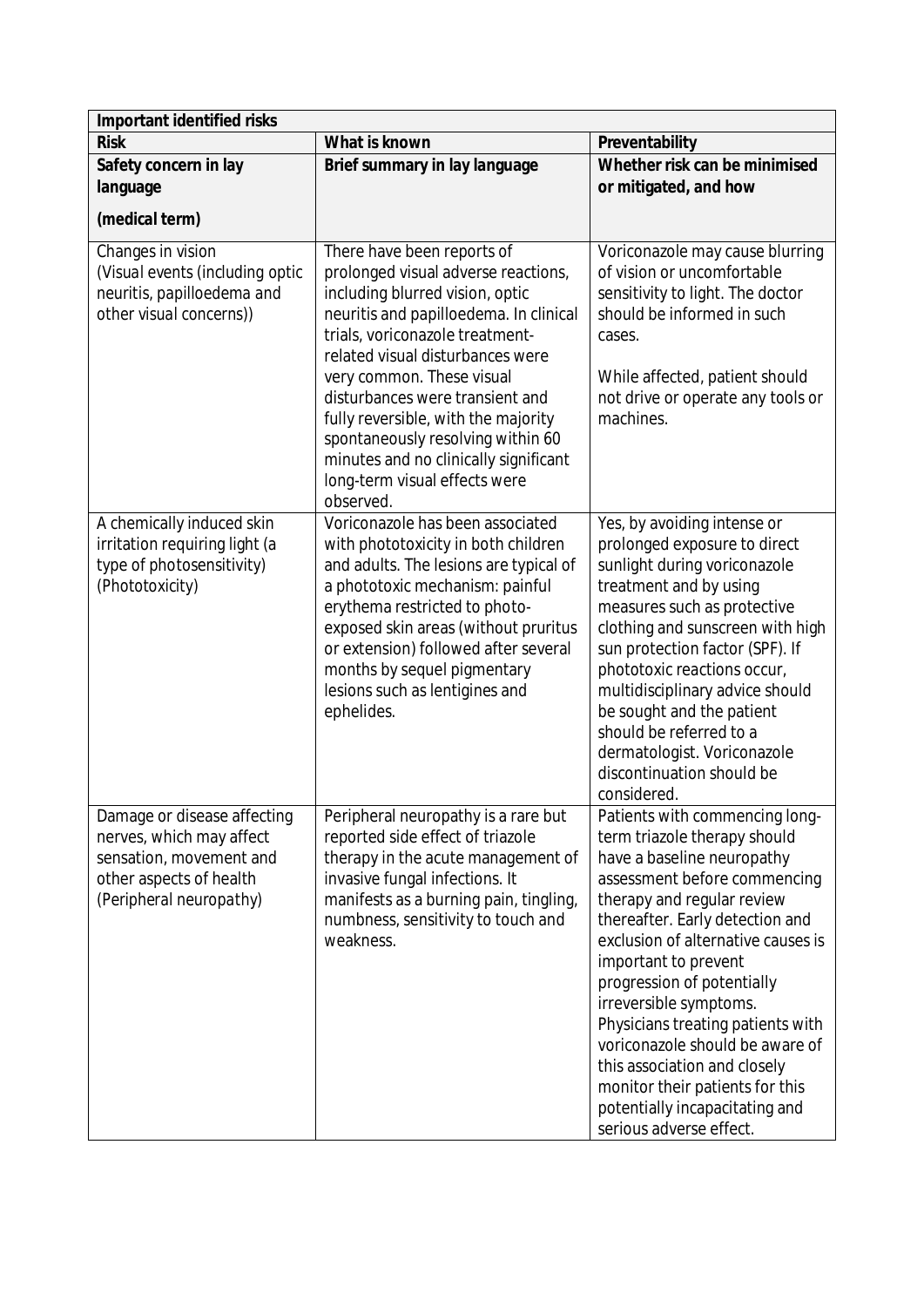| Important identified risks                                 |                                                                                                                                                                                                                                                                                                                                                                                                                                                                                                                                                                  |                                                                                                                                                                                                                                                                                                                                                                                             |  |  |
|------------------------------------------------------------|------------------------------------------------------------------------------------------------------------------------------------------------------------------------------------------------------------------------------------------------------------------------------------------------------------------------------------------------------------------------------------------------------------------------------------------------------------------------------------------------------------------------------------------------------------------|---------------------------------------------------------------------------------------------------------------------------------------------------------------------------------------------------------------------------------------------------------------------------------------------------------------------------------------------------------------------------------------------|--|--|
| <b>Risk</b>                                                | What is known                                                                                                                                                                                                                                                                                                                                                                                                                                                                                                                                                    | Preventability                                                                                                                                                                                                                                                                                                                                                                              |  |  |
| Safety concern in lay                                      | Brief summary in lay language                                                                                                                                                                                                                                                                                                                                                                                                                                                                                                                                    | Whether risk can be minimised                                                                                                                                                                                                                                                                                                                                                               |  |  |
| language                                                   |                                                                                                                                                                                                                                                                                                                                                                                                                                                                                                                                                                  | or mitigated, and how                                                                                                                                                                                                                                                                                                                                                                       |  |  |
| (medical term)                                             |                                                                                                                                                                                                                                                                                                                                                                                                                                                                                                                                                                  |                                                                                                                                                                                                                                                                                                                                                                                             |  |  |
| A type of skin cancer<br>(Squamous cell carcinoma<br>(SCC) | Squamous cell carcinoma of the skin<br>has been reported in patients, some<br>of whom have reported prior<br>phototoxic reactions. Prescribing<br>voriconazole should be made with<br>specific precautions because of its<br>phototoxicity. First, the patient's<br>skin phototype and dermatological<br>history should be documented;<br>second, photoprotection is<br>mandatory; finally, given the<br>occurrence of squamous cell<br>carcinoma and probably of<br>melanoma, any manifestation of<br>phototoxicity should be<br>acknowledged and assessed by a | Yes, by avoiding sunlight<br>exposure while taking<br>voriconazole and by wearing<br>protective clothing and using<br>sunscreen with a high sun<br>protection factor. In case of<br>phototoxic reactions a<br>dermatologist should be<br>consulted. The doctor should<br>check the skin frequently and<br>thoroughly to detect and<br>manage pre-cancerous lesions as<br>early as possible. |  |  |
|                                                            | dermatologist and any chronic lesion<br>should be subject to specialized<br>follow-up, with surgical sampling<br>and histological documentation if                                                                                                                                                                                                                                                                                                                                                                                                               |                                                                                                                                                                                                                                                                                                                                                                                             |  |  |
|                                                            | malignancy is suspected.                                                                                                                                                                                                                                                                                                                                                                                                                                                                                                                                         |                                                                                                                                                                                                                                                                                                                                                                                             |  |  |

**Important potential risks**

| Important potential risks |                                                                          |  |  |
|---------------------------|--------------------------------------------------------------------------|--|--|
| <b>Risk</b>               | What is known (Including reason why it is considered a potential risk)   |  |  |
| Skin cancers (non-SCC)    | Premalignant skin lesions might occur particularly during long-term      |  |  |
|                           | treatment with voriconazole. Long term exposure (treatment or            |  |  |
|                           | prophylaxis) greater than 180 days (6 months) requires careful           |  |  |
|                           | assessment of the benefit-risk balance.                                  |  |  |
| Suicide-related events    | Psychiatric adverse drug reactions such as depression, hallucination,    |  |  |
|                           | anxiety, insomnia, agitation, confusional state in association with      |  |  |
|                           | voriconazole therapy are listed in product information . Suicidal events |  |  |
|                           | less commonly have been associated with voriconazole use.                |  |  |
|                           | Spontaneous reports of "suicide attempt", "suicidal ideation" and        |  |  |
|                           | "completed suicide" exist.                                               |  |  |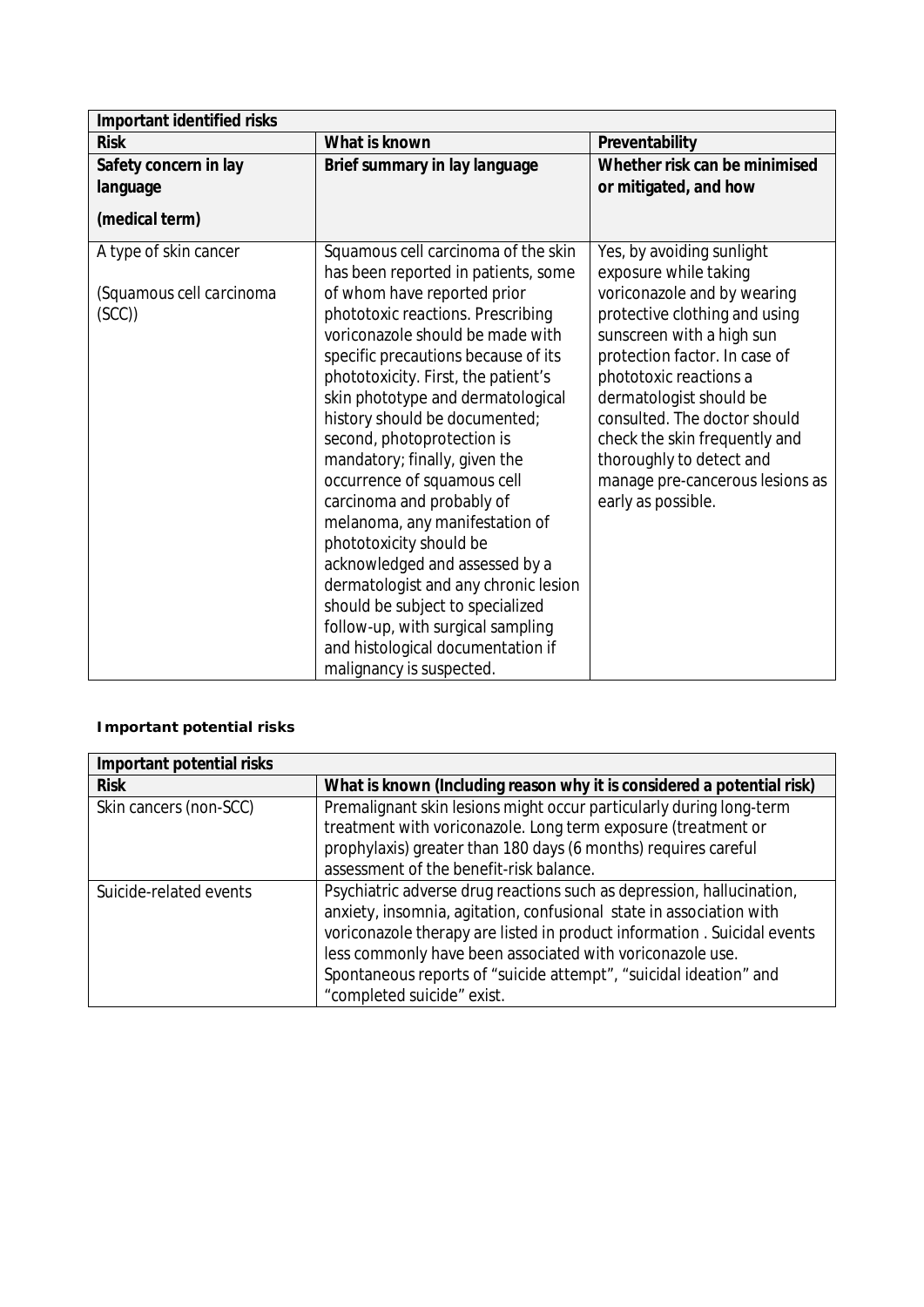#### **Missing information**

| Missing information   |                                                                                                                                                                                                                                                                                                                                                                                                                                                                                                                                                                                                                                                                                                                                                                                                                                                                            |  |
|-----------------------|----------------------------------------------------------------------------------------------------------------------------------------------------------------------------------------------------------------------------------------------------------------------------------------------------------------------------------------------------------------------------------------------------------------------------------------------------------------------------------------------------------------------------------------------------------------------------------------------------------------------------------------------------------------------------------------------------------------------------------------------------------------------------------------------------------------------------------------------------------------------------|--|
| <b>Risk</b>           | What is known                                                                                                                                                                                                                                                                                                                                                                                                                                                                                                                                                                                                                                                                                                                                                                                                                                                              |  |
| Effects in pregnancy  | No adequate information on the use of voriconazole in pregnant women<br>is available. In reproduction studies, voriconazole was shown to be<br>teratogenic in rats and embryotoxic in rabbits at systemic exposures<br>equal to those obtained in humans with therapeutic doses. In the pre and<br>postnatal development study in rats at exposures lower than those<br>obtained in humans with therapeutic doses, voriconazole prolonged the<br>duration of gestation and labour and produced dystocia with consequent<br>maternal mortality and reduced perinatal survival of pups. The potential<br>risk for humans is unknown. Voriconazole must not be used during<br>pregnancy unless the benefit to the mother clearly outweighs the<br>potential risk to the foetus. Women of child-bearing potential must<br>always use effective contraception during treatment. |  |
|                       | The excretion of voriconazole into breast milk has not been investigated.<br>Breast-feeding must be stopped on initiation of treatment with<br>voriconazole. In an animal study, no impairment of fertility was<br>demonstrated in male and female rats.                                                                                                                                                                                                                                                                                                                                                                                                                                                                                                                                                                                                                   |  |
| Off-label use         | Treatment duration should be as short as possible depending on the<br>patient's clinical and mycological response. Long term exposure to<br>voriconazole greater than 180 days (6 months) requires careful<br>assessment of the benefit-risk balance.                                                                                                                                                                                                                                                                                                                                                                                                                                                                                                                                                                                                                      |  |
|                       | Furthermore, voriconazole can also be used "off-label" to prevent and<br>treat other opportunistic infections of HIV infection.                                                                                                                                                                                                                                                                                                                                                                                                                                                                                                                                                                                                                                                                                                                                            |  |
| Effects in pediatrics | Safety and effectiveness in paediatric subjects below the age of two years<br>has not been established and no recommendations on a posology can be<br>made. Voriconazole is indicated for paediatric patients aged two years or<br>older. Hepatic function should be monitored in both children and adults.                                                                                                                                                                                                                                                                                                                                                                                                                                                                                                                                                                |  |
| Resistance            | Voriconazole drug resistance development has not been adequately<br>studied in vitro against Candida, Aspergillus, Scedosporium and Fusarium<br>species. The frequency of drug resistance development for the various<br>fungi for which this drug is indicated is not known. Fungal isolates<br>exhibiting reduced susceptibility to fluconazole or itraconazole may also<br>show reduced susceptibility to voriconazole, suggesting cross-resistance<br>can occur among these azoles. The relevance of cross-resistance and<br>clinical outcome has not been fully characterized. Clinical cases where<br>azole cross-resistance is demonstrated may require alternative antifungal<br>therapy.                                                                                                                                                                          |  |

### *VI.2.5 Summary of risk minimisation measures by safety concern*

All medicines have a Summary of Product Characteristics (SmPC) which provides physicians, pharmacists and other health care professionals with details on how to use the medicine, the risks and recommendations for minimising them. An abbreviated version of this in lay language is provided in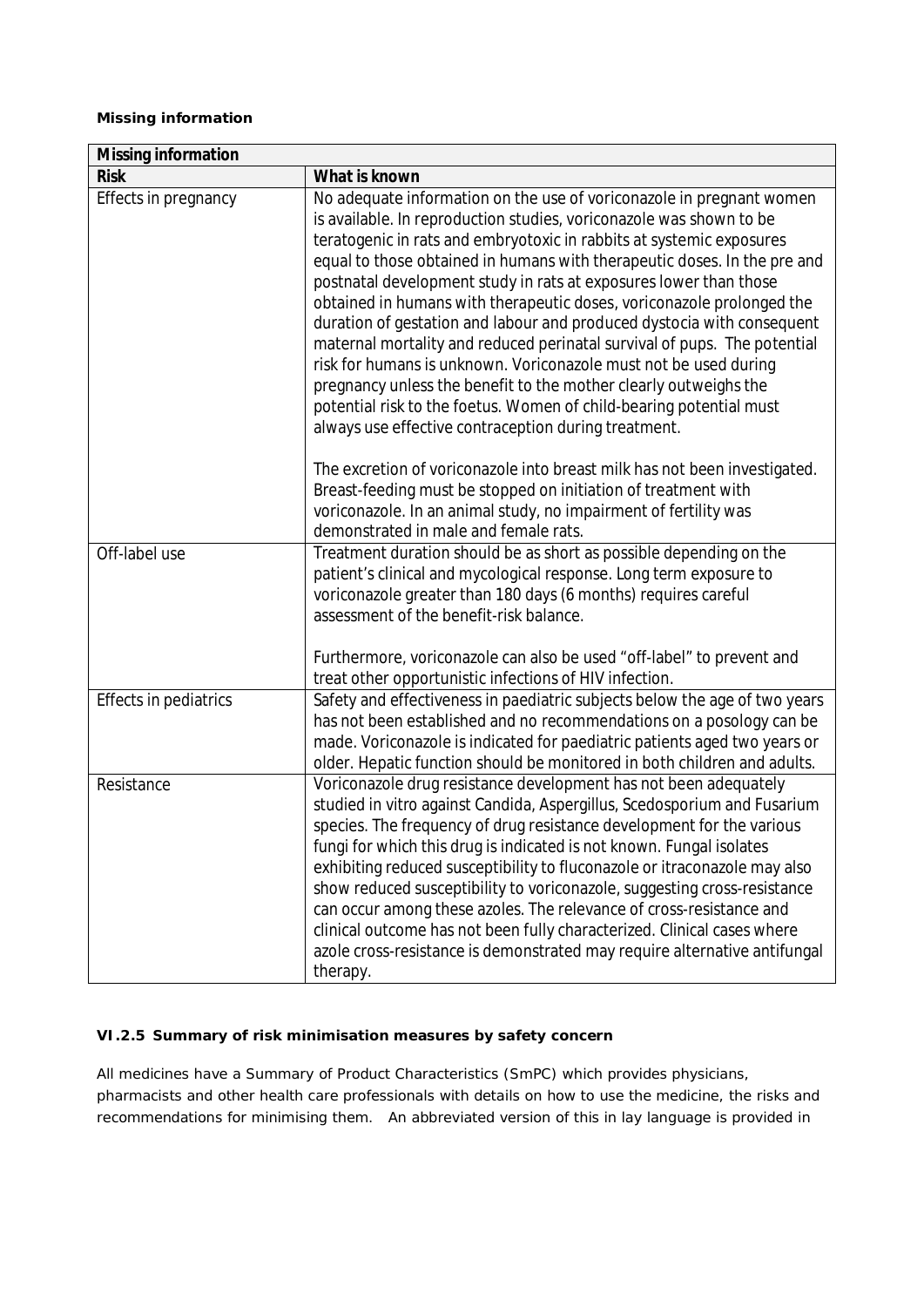the form of the package leaflet (PL). The measures in these documents are known as routine risk minimisation measures.

The Summary of Product Characteristics and the Package leaflet for Voriconazole Orion can be found in the national authority's web page.

This medicine has special conditions and restrictions for its safe and effective use (additional risk minimisation measures).

These additional risk minimisation measures are for the following risks:

**•** Phototoxicity and a type of skin cancer (Squamous cell carcinoma of the skin)

#### **Risk minimisation measures**

These measures will enable the HCP to understand what [voriconazole] is used for, be aware of important identified risks of phototoxicity, squamous cell carcinoma of the skin of voriconazole and how they should be mitigated and managed and understand what other tools are available to communicate and remind patients of these risks.

- Summary description of main additional risk minimisation measures
	- Voriconazole is associated with a risk of phototoxicity and skin squamous cell carcinoma (SCC). It is therefore important to adhere to the advice on the precautions against phototoxic reactions and monitoring for SCC given in the product information. If phototoxic reactions occur, refer the patient to consult a dermatologist and consider stopping voriconazole treatment
	- If voriconazole treatment is continued despite a phototoxic reaction, the skin should be checked frequently and thoroughly to detect and manage precancerous lesions as early as possible. Stop voriconazole treatment if precancerous skin lesions or SSC are identified
- A type of skin cancer (Squamous cell carcinoma of the skin)

Healthcare Professional and patient education

Objective and rationale

Patients and HCPs to understand the risk of squamous cell carcinoma of the skin and the procedures related to the appropriate management of this risk to minimise its occurrence and its severity. Proposed action:

- x HCP educational materials to be provided to prescribing physicians and pharmacists including advice on:
	- the precautions against phototoxic reactions and monitoring for SCC given in the product information
		- when they should refer a patient for dermatologic consultation
		- when the treatment should be stopped
- Direct HCP communication prior to launch ('Dear HCP' letter).
- Patient alert card will inform patients about the risk of SCC and the measures that should undertake
- x **Liver toxicity (Hepatic toxicity)**

**Risk minimisation measures**

These measures will enable the HCP to understand what [voriconazole] is used for, be aware of important identified risks of hepatic toxicity adverse reactions of voriconazole and how they should be mitigated and managed and understand what other tools are available to communicate and remind patients of these risks.

Summary description of main additional risk minimisation measures

Voriconazole is associated with a risk of liver toxicity. Advice on monitoring liver function in the product information has been revised. It is also important to adhere to this advice.

Liver toxicity (Hepatic toxicity)

Healthcare Professional and patient education